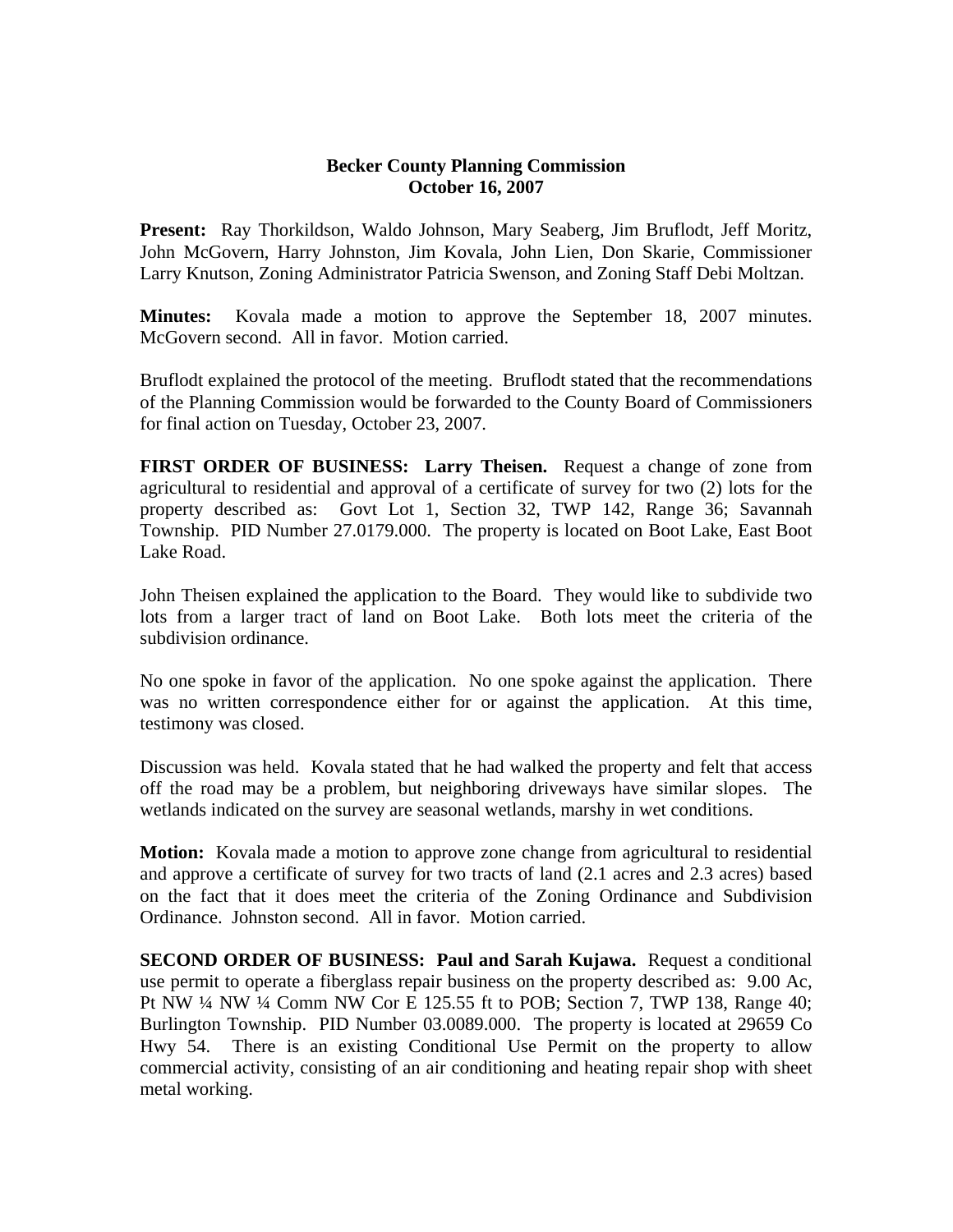Paul and Sarah Kujawa explained the application to the Board. The fiberglass repair business would be housed in existing buildings. Bruflodt questioned if they were in business now and where they are presently operating. Kujawa stated that they currently have a shop on Grant Street, in Detroit Lakes. Kovala questioned why they want to change. Kujawa stated that their business is growing and they need more space. Kovala stated that there is not much room on this property for expansion. S. Kujawa stated that their present building is large enough for two boats; this building could possibly hold six boats. S. Kujawa stated that they pick up and deliver the boats, so they have control over how many boats are on the property at one time. McGovern questioned what type of dust control they had and if there was proper storage for waste and resin. Kujawa stated that they have an exhaust fan and filter system for the dust and they have the proper permits and storage for the materials they use. McGovern questioned if they had fire extinguishers on site. Kujawa stated that they have them now and will have them in the future. McGovern questioned the parking. Kujawa stated that there was parking behind the barn; there is a total of nine acres, so room for expansion.

Knutson questioned if they were operating under a conditional use permit in town. Kujawa stated that the property in town was zoned commercial. The property in questioned would be purchased if the conditional use permit is granted. Bruflodt stated that one of the concerns was that the repair would be expanded from boats to cars and trucks. Kujawa stated they he does not work on automobiles, just boats and that he takes pride in his work and does not want a junkyard.

Speaking in favor of the application was Doug Olson. Olson stated that he lives right across the road from the property and has had the assurance of the Kujawa's that the property will be kept neat. Jim Runger, current owner, stated that there is nine acres in this tract so there is plenty of room for parking and trees for screening. Written correspondence was received from Dave Hochhalter, DL Regional Chamber of Commerce in favor of the application and Bruce & Linda Tjaden and Richard & Jody Steile in opposition to the application. At this time, testimony was closed and further discussion was held.

Lien stated that he was concerned about space because he was not aware that there was acreage behind the building. Lien stated that if the overflow could be away from the main road and behind the building it may not be so bad. Bruflodt stated that if the Kujawa's picked up and delivered the boats, there would be control over the number of boats on the site at any one time. Lien stated that the business in town has been kept nice and neat. Knutson stated that businesses are typically allowed by conditional use permit, but the Kujawa's don't own the property yet and maybe there is a better place for this type of business. McGovern felt there were too many hazards with this type of business for this residential area.

**Motion:** Lien made a motion to approve a conditional use permit to operate a fiberglass repair business on the property based on the fact that there is already an existing conditional use permit on the property with the stipulation that no more than three boats may be stored outside the building. Skarie second.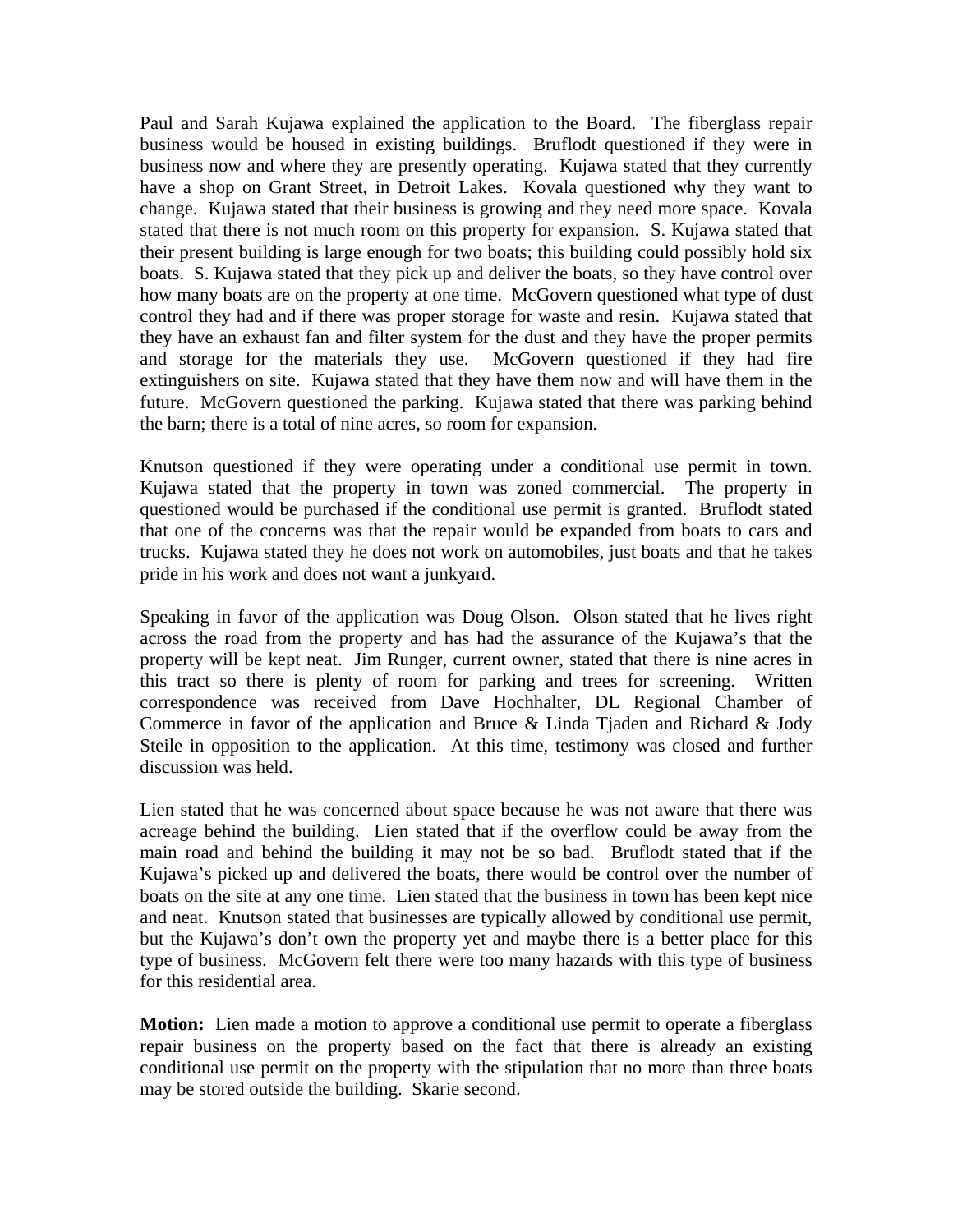Kovala stated that this type of business should not be allowed in this residential area, he could see it becoming a junkyard. Johnston stated that if the number of boats stored outside is exceeded, the conditional use permit could be pulled.

A vote was taken with everyone voting in favor of the motion except McGovern, Kovala, Knutson and Johnston. Majority in favor. Motion carried.

**THIRD ORDER OF BUSINESS: Ashley Christlieb.** Request a change of zone from residential to commercial for the property described as: Lot 4 Block 2 Townsite of Osage; Section 20, TWP 140, Range 36; Osage Township. PID Number 21.0435.000. The property is located at 54604 St Hwy 34.

Jeff and Ashley Christlieb explained the application to the Board. The property had a house on it for many years, but was zoned commercial. When the house was refinanced, the financial institution would not finance unless the zoning was changed to residential. A few months ago, a car crashed into the house and the house has since been removed. There is the opportunity to sell the lot, with the condition that it is rezoned back to commercial. The lot is along the Highway 34 corridor and is located next to a grocery store.

Kovala stated that a car has destroyed the house and the lot is a level lot, being used as a parking lot for the store. Knutson stated that the properties along the Highway 34 corridor are primarily commercial.

No one spoke in favor of the application. No one spoke against the application. There was no written correspondence either for or against the application. At this time, testimony was closed and further discussion was held.

**Motion:** Kovala made a motion to approve the change of zone from residential to commercial based on the fact that the house has been removed from the property, the property is located along the Highway 34 corridor and the properties along the corridor are primarily commercial. Knutson second. All in favor.

**FOURTH ORDER OF BUSINESS: Randall & Sharon Lindeman.** Request a conditional use permit to operate an ambulatory veterinary practice in an agricultural zone for the property described as: Lot 2, Block 3 Maple Hills West; Section 19, TWP 139, Range 40; Burlington Township. PID Number 03.0583.633. The property is located at 12527 Carow Circle.

R Lindeman explained the application to the Board. This is a part time job; Lindeman's full time job is working for the State of MN and he fully intends to retire from the State. Lindeman stated that he has been taught to give back to the community and felt he was doing that with his practice. Lindeman stated that the veterinary profession struggles. Lindeman publicly apologized to his neighbors if he has offended them in any way. Lindeman stated that most of his work is done off site and would hate to see the service totally shut down.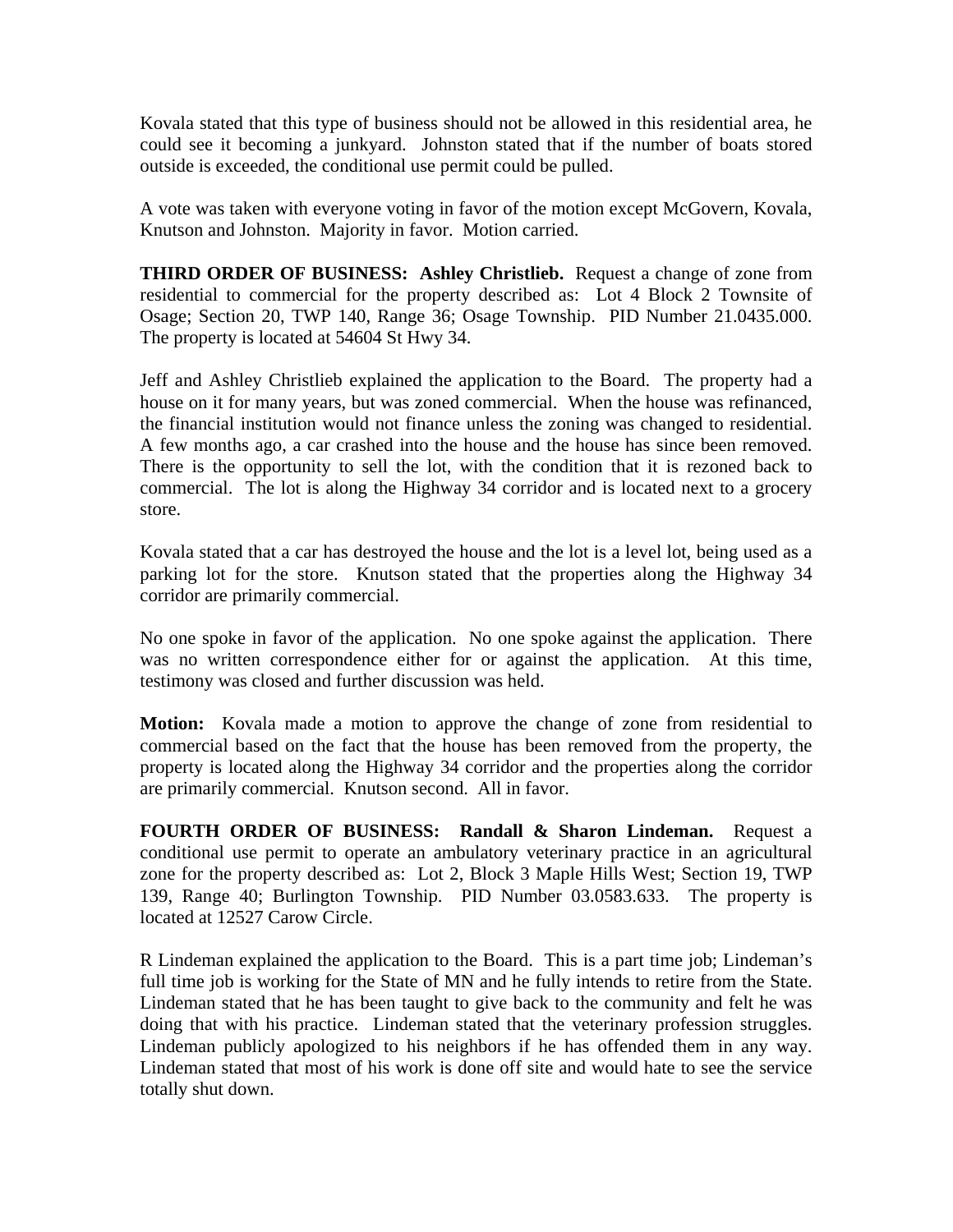Johnson questioned if the operation could be moved off site. Lindeman stated that he has been looking at options, but has not been successful. This is a part time business and if located somewhere else, he has to pay full time rent. It is very convenient to walk out the door of the house, grab what you need when he gets a call and go. Lindeman stated that he gets calls all hours of the day and night. Johnson stated that having supplies on site is one thing but seeing and working on or doing surgery on animals on site is another issue. McGovern questioned what his job entailed with the State. Lindeman stated that he is a District Veterinarian with the State Board of Animal Health, which works with diseases that could affect the public and public awareness. Lindeman presented the Planning Commission with a petition of signatures of people in the neighborhood who support them.

Seaberg questioned what types of services were rendered to small animals. Lindeman stated that some of the services would be shots and surgery; most of which are in and out but occasionally an animal would have to be kept overnight.

Speaking in favor of the application was Kendra Mohn, who stated that the Lindemans have been good neighbors and it is convenient to have a veterinarian in the area. Dennis Jepson has been assured by the Lindemans that the business would not grow and would like to see that stipulation placed on the permit. William Strache has no problem with the practice and does not want to see a family up rooted. Larry Moe has no problem with the ambulatory service, but was concerned about the notification, did not receive a letter and would not have known about it if the Lindeman's had told them about it.

Speaking against the application were: Tony Hill who was not against Lindeman going to a site to do the work but was against doing the work as his home; this is a residential subdivision. Bruce Anderson, who was against the application because it is against the covenants and is afraid if one business is allowed, more will follow. Ben Skaaland applauded the Lindeman's for the service they are doing, but this is a residential zone, not a commercial zone and the business should be conducted elsewhere; he bought his property because of the covenants and felt they should be followed. Chuck Krieg – property values are diminished with a commercial business in the area and does not want to see animals being treated on the property. Kirk & Susan Ivankovich stated that they have used the Lindeman's services until they found out that the business was against the covenants; they have a construction business and store their equipment at another site; they have a concern with waste products and safety of the children in the neighborhood; the area is like a park and wants it kept that way and don't want precedents set. Colene Hill stated that there has been a change in the property in the last couple of weeks, apparently the Lindemans knew there would be an inspection; they have had their house up for sale for the last  $1 \frac{1}{2}$  hears and it has devalued because of the veterinary operation across the road from them; there is a lot of traffic including delivery trucks and stock trailers coming and going from this property. Jeff Piechel has nothing against the Lindeman's he is just concerned about the traffic and safety of the children and wants the covenants followed.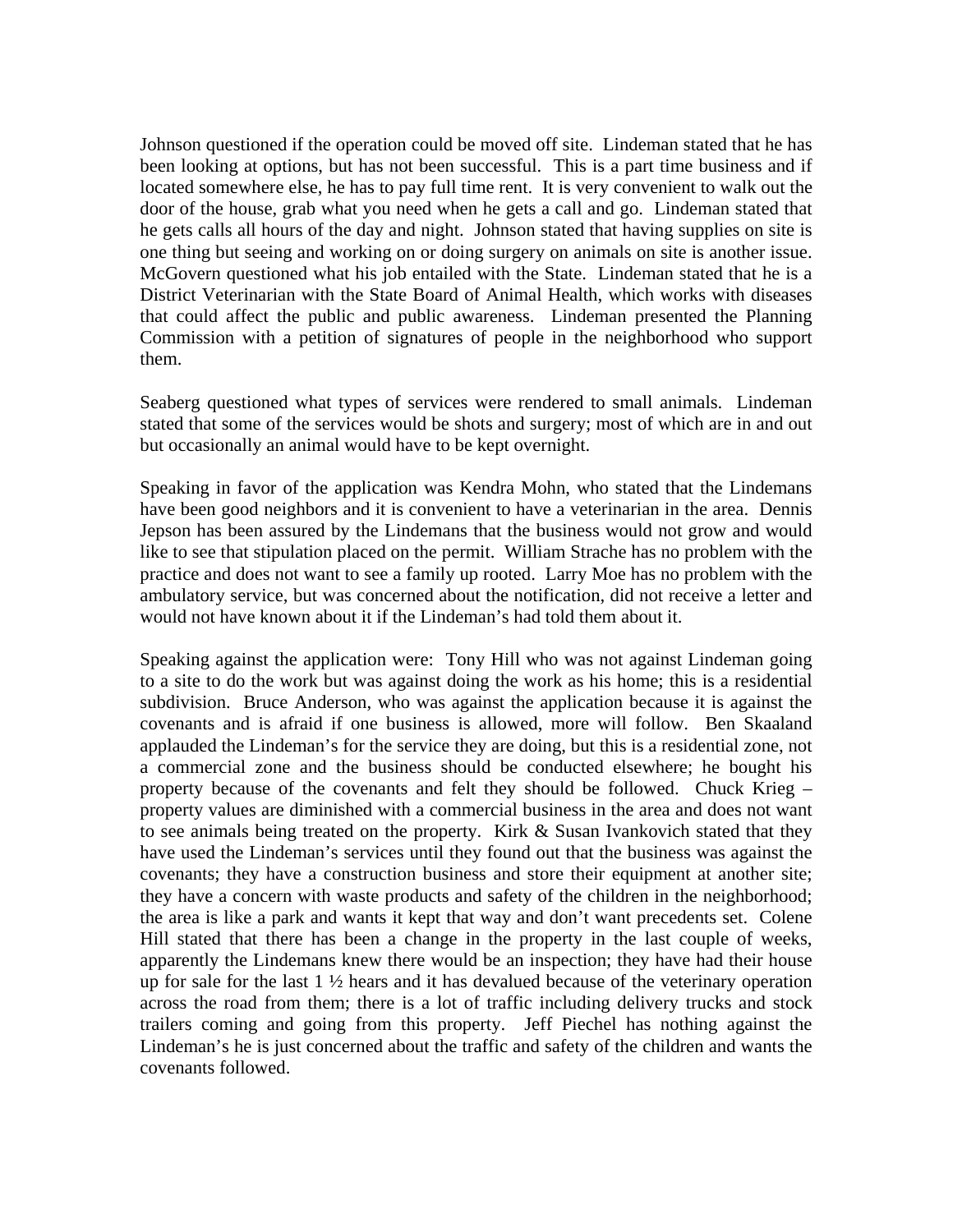S. Lindeman stated that there are four people in the Maple Hills West subdivision that did not received notification. Bruflodt stated that there could be oversights. Swenson stated that is why the notice is published in the paper, in case someone was missed or if someone is close to but just outside the notification area.

Written correspondence was received from:

In favor: Bill & Kendra Mohn; Carol & Bill Strache

Opposed: Colene & Charles Hill; A petition with nine signatures; Jeff Piechel; Charles Krieg; Bruce and Kim Anderson

At this time, testimony was closed and further discussion was held.

Johnston stated that the application is for an ambulatory veterinarian practice and asked Lindeman to explain what ambulatory meant. Lindeman stated that a veterinarian goes to the problem not the problem coming to the veterinarian and animals are not hauled to the site. Lien stated that the application says "by appointment". Lindeman stated that the application was done weeks ago and if they cannot do work on the site, they can live with that. Lindeman also stated that that the chute is currently at a job site, so the property appears to have been cleaned up with the absence of the chute. Bruflodt stated that the County recognized covenants but does not enforce them. Bruflodt stated that he does not problem with trucks coming and going, but does have a problem with the stainless steel table and surgery in the garage. Seaberg questioned who enforces the covenants. Swenson stated that the County does not enforce the covenants; the developer and/or property owners enforce them. Swenson stated that the County has not granted conditional use permits that are in violation of the covenants. Knutson stated that the County does not enforce the covenants, but does respect them. Skarie stated that he did not have a problem with ambulatory service, but does have a problem with on site work and selling products from the property.

**Motion:** Lien made a motion to approve ambulatory service with no work to be done on site six (6) months from the date of approval. Seaberg second.

Knutson stated that the Lindemans were given a cease and desist order on May 15, and questioned if they need another six (6) months. Kovala questioned how they would know whether or not they have operated since May. Knutson stated that Lindeman indicated this in their letter dated in July. Lien stated that he would leave his motion as stated.

Vote: all in favor of the motion except Kovala, Johnston and Knutson. Majority in favor. Motion carried.

Knutson questioned if that meant that the conditional use permit was only valid for six months. Bruflodt stated that the conditional use permit was for an ambulatory service with the rest of the business to be moved off or cease within six (6) months. Swenson stated she would contact the County Attorney's Office for clarification and if a conditional use permit would be required for a mobile ambulatory service.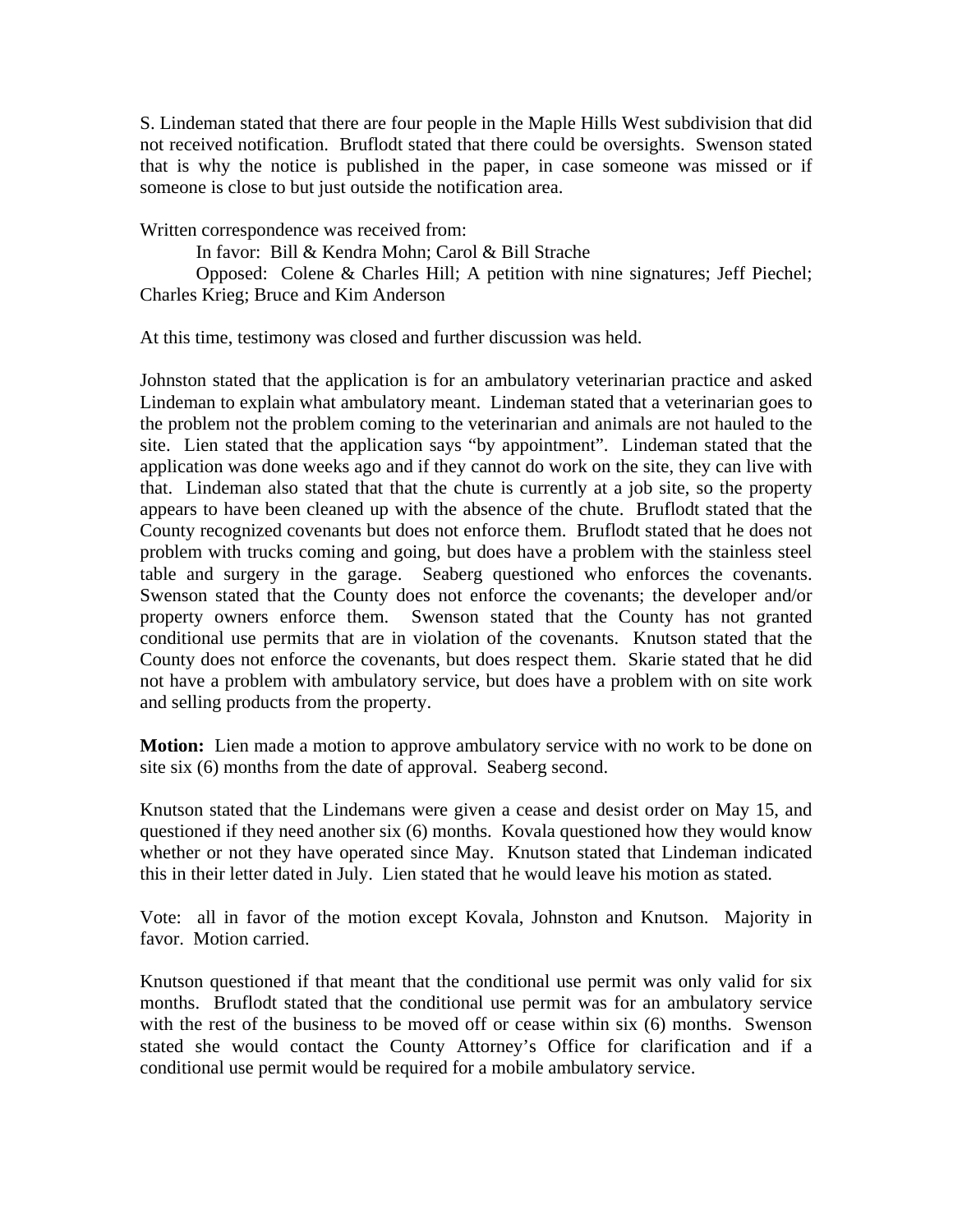**FIFTH ORDER OF BUSINESS: William and Jean Livingood.** Request a conditional use permit to operate a Bed and Breakfast for quilting retreats in their existing home for the property described as: Lot 15, Block 1 and the NELY 15 ft of Lot 16, Block 1, Abbey Lake Estates; Section 23, TWP 138, Range 41; Lake View Township. PID Number 19.0679.000. The property is located at 12889 Abbey Lake Drive.

The application was explained by Jean and Bill Livingood. They currently have two extra bedrooms in their home and would like to open the bedrooms up for a bed and breakfast for quilting retreats. There is room in the driveway to park six vehicles. Four people is the most that they would expect and really only anticipate two extra vehicles.

Knutson questioned if the parking was off the road right of way or if they cars would extend into the right of way. Livingood stated that they had a variance to be closer to the road with the garage, so some of the parking would be on the road right of way. McGovern questioned if this would be handicap accessible. Livingood stated that she does not anticipate any handicap people based on the fact that they would be bringing their own supplies, such as material, sewing machines, etc., and are responsible for hauling the equipment themselves. Johnston stated that he had a problem with parking in the road right of way. Livingood stated that there was room to park four vehicles in front of the garage, which would not be on the road right of way. Kovala questioned if this was an after the fact permit because there was a sign in the yard. Livingood stated that this was not after the fact, their daughter had made the sign and they put it up because the application asked about signage.

No one spoke in favor of the application. No one spoke against the application. There was no written correspondence either for or against the application. At this time, testimony was closed and further discussion was held.

Discussion was held regarding parking, especially on the road right of way.

**Motion:** Thorkildson made a motion to approve a conditional use permit to allow a Bed and Breakfast for quilting retreats in the existing home based on the fact that it would not be detrimental to the surrounding area with the stipulation that there be no parking on the road right of way. Johnson second. All in favor. Motion carried.

**SIXTH ORDER OF BUSINESS: Dan Whirley.** Request a change of zone from commercial and agricultural to residential and approval of a certificate of survey for two tracts of land for the property described as: Pt Lot 4 Beg 432 ft S of Inter N Ln Lot 4 and HWY Th N 300 ft W; and Pt Lot 4 Beg 447.95 ft E and 955.49 ft N of MC 11 Th N 57 ft E; Section 1, TWP 139, Range 40; Erie Township. PID Number 10.0006.000 & 10.0006.001. The property is located on Cotton Lake, 21246 & 21208 Co Hwy 29.

The application was explained by Scott Walz, surveyor. The property is currently zoned as commercial and agricultural. They are requesting the rezoning to residential and resubdivision of the lot, with each lot meeting the current zoning and subdivision regulations. Some of the old structures will be removed. This was part of an old resort.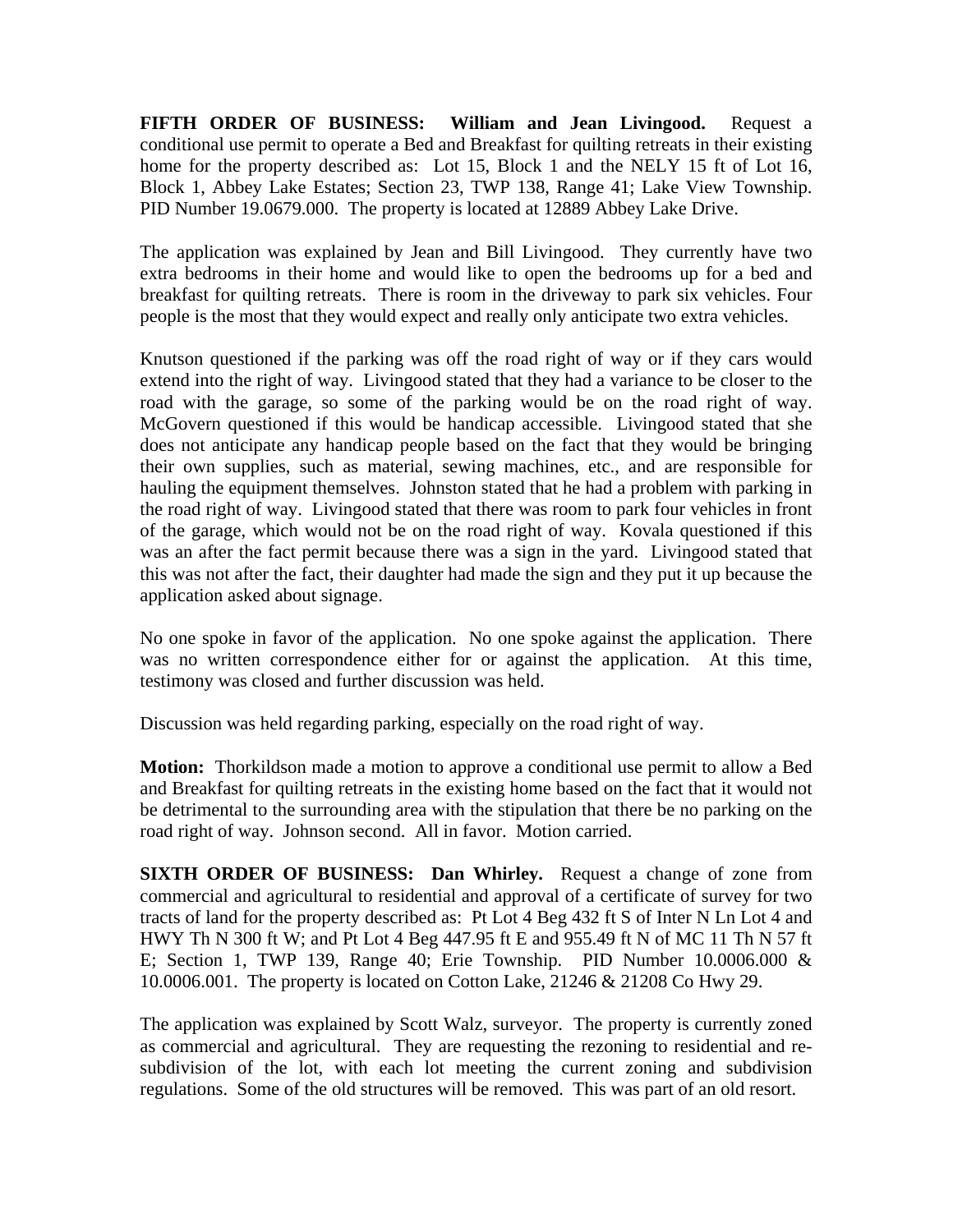No one spoke in favor of the application. No one spoke against the application. Jeri Cooper questioned if this would affect the rezoning of any other properties. Bruflodt stated that the zone change would only affect the Whirley property. There was no written correspondence either for or against the application. At this time, testimony was closed and discussion was held.

**Motion:** Lien made a motion to approve the change of zone from commercial and agricultural to residential and approve the certificate of survey to allow two tracts of land based on the fact that the application meets the criteria of the zoning and subdivision regulations. Moritz second. All in favor. Motion carried.

**SEVENTH ORDER OF BUSINESS: Bruce Qvammen.** Request a change of zone from agricultural to residential and approval of a preliminary plat consisting of four lots for the property described as: Pt Govt Lot 4; Section 21, TWP 138, Range 41; Lake View Township. The property is located on Lake Melissa, 12176 Co Hwy 17.

Qvammen and Scott Walz explained the application to the Board. The request is for a zone change to residential and four residential lots. The shoreline would be placed into an outlot for a common access to the lake for all lots. The topography is such that the storm water runs away from the lake; each lot is larger than required by ordinance; and the existing trail would be utilized for access to the lake. One change would be made to allow a driveway easement across lots 2, 3 and 4 so there would be one access to County Highway 17.

Kovala stated that it is obvious that the bluff in front of proposed Lots  $3 \& 4$  have been cleaned out. Qvammen stated that the area was to have been trimmed, but he has not inspected the property. Kovala questioned if the existing driveway easement for the lot to the south would continue. Walz stated that it would, but it may have to be re-described because the original one was poorly written. Johnston questioned if the docks would be placed only on the outlot. Qvammen stated that covenants would address that and that four docks would be allowed, one for each lot.

Speaking in opposition was Walter Gordon, who had questions on erosion and concerns about bulldozers running up and down the bank and water running off the bank toward his property and that the private road to the north has not been addressed. No one spoke in opposition to the application. Written correspondence was received from Brad Wentz, County Highway Engineer, with concern about access to County Highway 17. At this time, testimony was closed and further discussion was held.

Swenson stated that Qvammen has addressed the concerns of the County Highway Engineer with the driveway easement. Moritz questioned what provisions have been made to ensure no changes would be made in the bluff. Qvammen stated that the covenants, ordinances and State statutes would protect the bluff area. Johnston stated that, in the past, the lake association and Township were opposed to the high-density zone change and this plat satisfies those concerns. Thorkildson was concerned about the